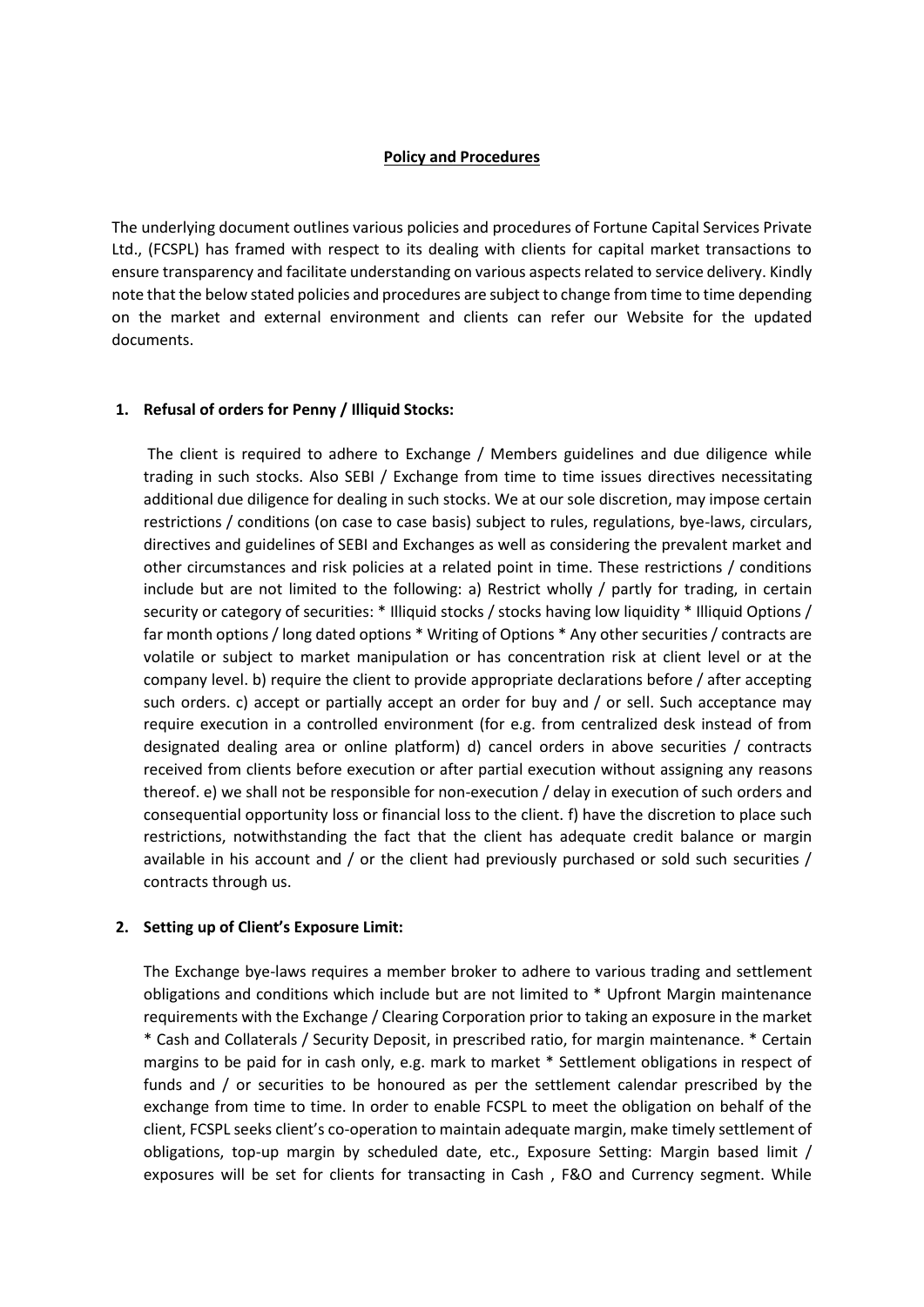computing the available margin, clear credit lying in client's settlement and margin ledger and securities held in client's demat account for which limited power of attorney is available with FCSPL etc., may be considered. Margin can be paid in form of cash and approved collateral. Collateral will be valued on daily basis at latest / previous day's closing price and appropriate haircut shall be applicable. List of approved collaterals / securities along with applicable haircut, is subject to revision from time to time depending on market volatility, quality of collateral etc.,

## **3. Brokerage Policy:**

The stockbroker is entitled to charge brokerage within the limits imposed by exchange which at present is as under: a. For Cash Market Segment: The maximum brokerage chargeable in relation to trades effected in the securities admitted to dealings on the Capital Market (12) Annexure D segment of the exchange shall be 2.5% of the contract price exclusive of statutory and other levies / charges e.g. 1) Service Tax and Education Cess, 2) SEBI / Exchange / Clearing Member charges, 3) Stamp Duty, 4) Statutory charges payable to Exchange / SEBI / Govt. Authorities etc., 5) DP Annual maintenance charges / transaction charges / Demat / Remat / InterSett. / Pledge / Unpledge etc., 6) Account Opening Charges and Charges towards customized / specialized services etc.,) It is hereby further clarified that where the sale / purchase value of a share is Rs.10/ or less, a maximum brokerage of 25 paise per share may be collected. b. For Option Contracts: Brokerage for option contracts shall be charged on the premium amount of which the option contract was bought or sold and not on the strike price of the option contract. It is hereby clarified that brokerage charged on options contracts shall not exceed 2.5% of the premium amount or Rs.100/- (per lot) whichever is higher.

#### **4. Imposition of Penalty / Delayed Payment Charges:**

Penalty levied by Exchanges: Exchanges / Clearing Corporation / SEBI levy penalties on the member broker for irregularities observed by them during course of its dealing with Members. FCSPL shall recover such imposed penalties / levies, by the Exchange / regulators, from the client which arises on account of dealing by such client. Few examples of penalties are listed below : i. Auction resulting from short deliveries ii. Non adherence to client wise exposure limits in Cash, F&O and Currency Segment iii. Client wise shortfall in F &O and Currency margin iv. Any other reasons which may be specified by the Exchange / Clearing Corporation / SEBI from time to time. Delayed payment charges / margin shortage charges: As per the Exposure Limit section outlined earlier in the document, client shall maintain adequate margin / settle the obligation / top-up the margin by scheduled date. Incase client fails to settle the dues in time, FCSPL shall reserve the right to – Levy delayed payment charges, not exceeding 2% per month, or such other rate as may be determined by the FCSPL from time to time, on account of delays / failure by the client in meeting the pay-in / margin obligations / mark to market obligation on the scheduled date till the date of payment in Cash and / or F&O segment and/or Currency segment. Actual Balance will be considered for computation of delayed payment charges and not the Ledger Balance. Levy a charge for disproportionate cash versus collaterals ratio prescribed by the Exchanges for deposit of margins in F&O and Currency. Not consider any credit balance in other family or group account of the client while computing delayed payment charges on the debit balance in the running account of a client. The above levy is only a penal measure incase of a client default in meeting settlement and margin obligation and should not be construed as funding arrangement by the client; and the client cannot demand continuation of service on a permanent basis citing levy of delayed payment charges. Interest free Deposits: FCSPL provides exposure against the upfront margin received in the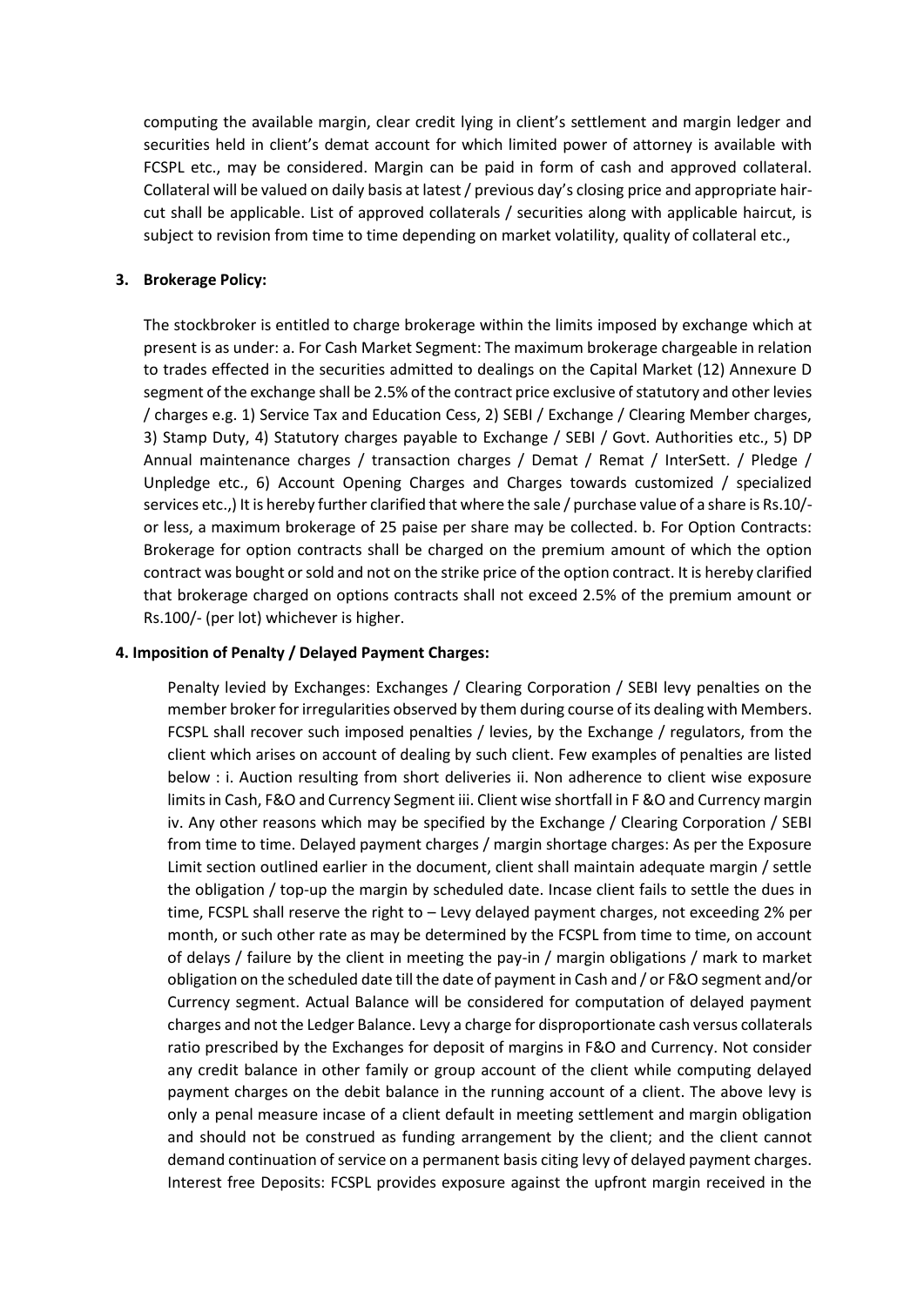form of cash / collateral from the client and the client also has the prerogative to demand withdrawal of cash or collaterals at his discretion, subject to surplus margin in place. FCSPL shall not pay any interest or other benefit to the client for maintaining cash balances or depositing collateral margins .

#### **5. Liquidation Policy:**

(The right to sell Client's securities or close client's Positions, without giving notice to the client on account of non-payment of dues by client) As per the Exposure Limit section outlined earlier in the document, client shall maintain adequate margin / settle the obligation / top-up the required margin by scheduled date. The client agrees and confirms that in case of any delay (beyond permissible time limit as per SEBI or Exchange rules, regulations, byelaws, circulars and other applicable laws / provisions) in the making the payment, FCSPL shall have the right to sell client's securities / positions / contracts, both unpaid securities as well as collaterals deposited towards margins or securities previously purchased by the client or close out client's open positions / contracts or offset credit balance in other segment / exchange against client's obligation / debit balances / liabilities, without giving any notice to the client, as per prevalent risk policy from time to time, in circumstances including but not limited to the following: \* Where intraday position if any not liquidated before prescribed time or placing of fresh intraday order after a cut-off time fixed by FCSPL. iiiiiii (13) \* Where client is not having adequate margins, as per conditions specified in Exposure Limit section and failure to top-up further margins. \* Client delays / fails to meet the pay-in obligation, mark to market dues, clearance of debit balances or realization proceeds of the cheque deposited by the client to meet obligation is not received \* Cheque bouncing / not honouring sale obligation by delivering shares in time or due to any reason, delays or fails in clearing outstanding dues to FCSPL \* Volume in excess of permissible internal limit cap in illiquid / penny stocks / long dated options / far month options or excessive speculative trading. \* Irregularities in dealing and other surveillance / anti-money laundering related observations. \* Client categorized as ineligible due to non-traceable, disputes, possible default by client and any other circumstances leading to raising non-confidence in client. \* Disputed delivery / trading position \* any direction from SEBI / Exchange or such other regulatory / statutory authorities. Such liquidation may be in full or partial to the extent of shortfall / debit and securities / position / contracts selection would be at the discretion of FCSPL. Securities previously purchased would be used for liquidation where the sale proceeds of unpaid securities are inadequate to cover the pay-in obligations and or where the unpaid securities appear to be comparatively illiquid and cannot be sold at reasonable rates to the extent required. After such square off of open positions as mentioned in the above clauses, if there is a debit balance, the client shall pay the same immediately. If, the client does not clear off the debit balance, FCSPL shall have the right to liquidate the shares and other securities of the client (kept as collateral / margin) to the extent of the debit balance, without any intimation to the client. The client shall not have the right to decide on the timing of liquidation of shares and securities held in collateral / margin and the shares and securities that needs to be sold or liquidated. FCSPL, its Directors and employees shall not be responsible for any loss or damages arising out of such selling.

## **6. Shortages in Obligation arising out of internal netting of trades:**

The client may not receive shares on  $T + 2$ , in case there is an internal shortage situation with FCSPL i.e. the buyer and seller are both FCSPL clients and the seller defaults in delivery due to w[0hich the buyer may not receive the shares. A penalty as applicable from time to time, will be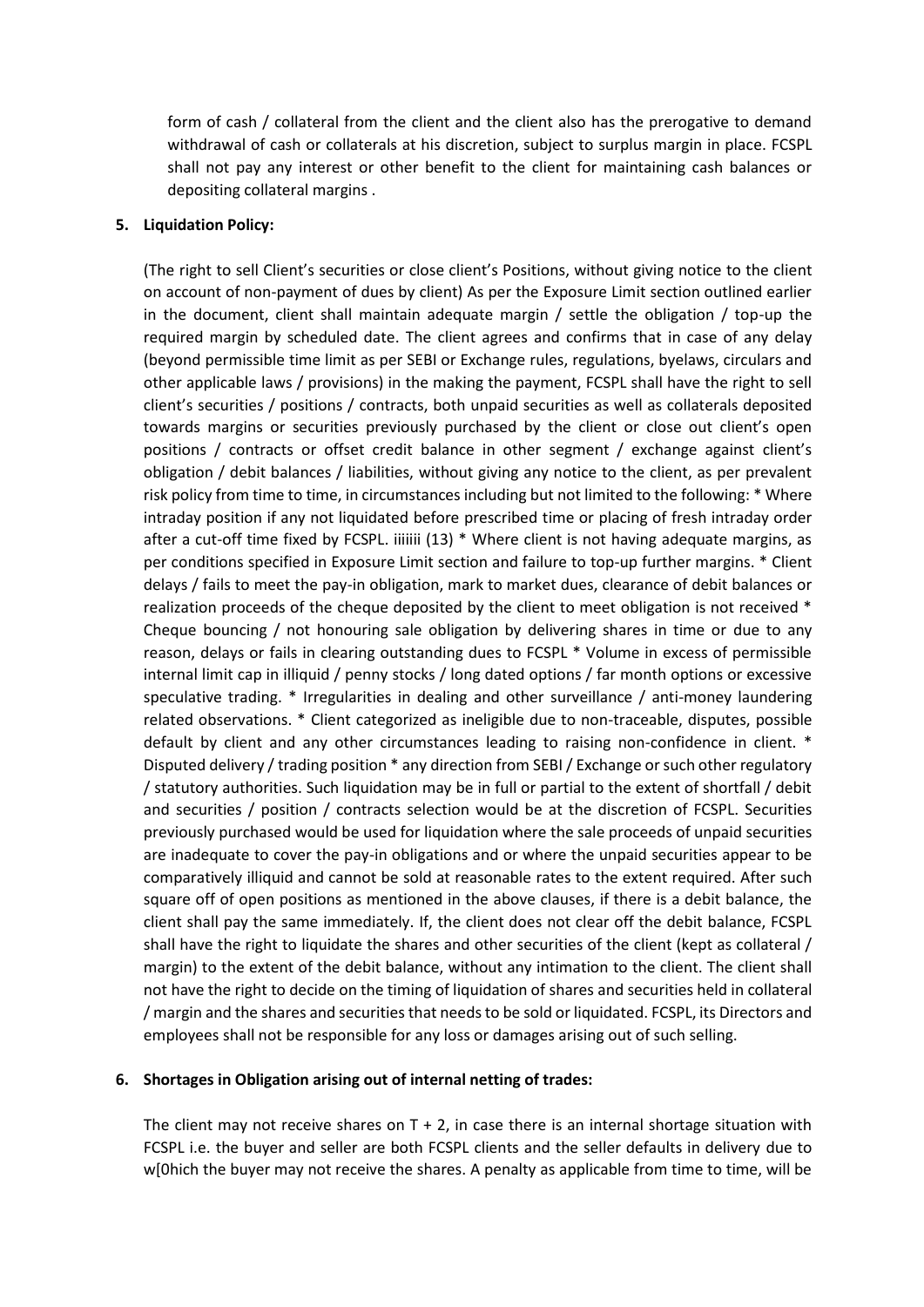imposed on the defaulting client and the benefit will be passed on to the respective beneficiary client. Rate of penalty will be decided by member as applicable from time to time. Incase of default of securities pay-in by the client and the shortage is vis-à-vis the Exchange, auction value of the exchange and all levies as applicable shall be recovered from the defaulting client. Incases of securities having corporate actions, all cases of short delivery of cum transactions which cannot be auctioned on cum basis or where the cum basis auction payout is after the book closure / record date, would be compulsorily closed out at higher of 10% above the official closing price on the auction day or the highest traded price from first trading day of the settlement till the auction day.

# **7. Conditions under which a client may not be allowed to take further position or the broker may close the Existing position of a client.**

We have margin-based RMS system. Client may take exposure up to the amount of margin available with us. Client may not be allowed to take position in case of non-availability / shortage of margin as per our RMS policy of the company. Further it would be the duty of the client to monitor its position with FCSPL from time to time. The existing position of the client is also liable to square off / close out without giving notice due to shortage of margin / non making of payment for their pay-in obligation / outstanding debits.

# **8. Suspension of Trading Account**

Suspension of trading account and Deregistering the client Suspension of Trading Account FCSPL may carry a periodic review of the client accounts and may, at its discretion, suspend/inactive the client's accounts from trading in the following circumstances.

- 1. As per internal policy, we are updating client account as dormant if there is no transaction carried by the client for more than 180 days in his trading account.
- 2. Where the client has not cleared the naked or uncovered debits in prescribed time.

3. Default by the client in honouring its settlement / margin obligation including cheque bouncing / auction of shares in repeated instances.

4. Irregular trading pattern from surveillance / AML perspective.

5. Where FCSPL is unable to transfer the shares to the default demat account provided by the client, till the client submits the revised demat account details along with proof.

6. Where the client is categorized as ineligible due to being non-traceable, pending disputes / complaints, possible default by client and any other circumstances leading to raising nonconfidence in client including return of undelivered couriers citing reason of "no such person" / addressee left / refusal to accept mails / POD's signed by the third persons etc., or Digital Contract Notes (DCN) failed (bounced email) on more than 3 instances until client submits and registers new email id or non-delivery of the statement of account sent on periodic basis or non-updation of financial and other details viz. email id, mobile no., landline details or it isfound to be belonging to a third person.

7. Where the account is under investigation by any regulatory body including receipt of notice from statutory, government or local authorities including income tax, service tax, a judicial or a quasi judicial authority, or client is arrested by way of court order, police action or any other legal action.